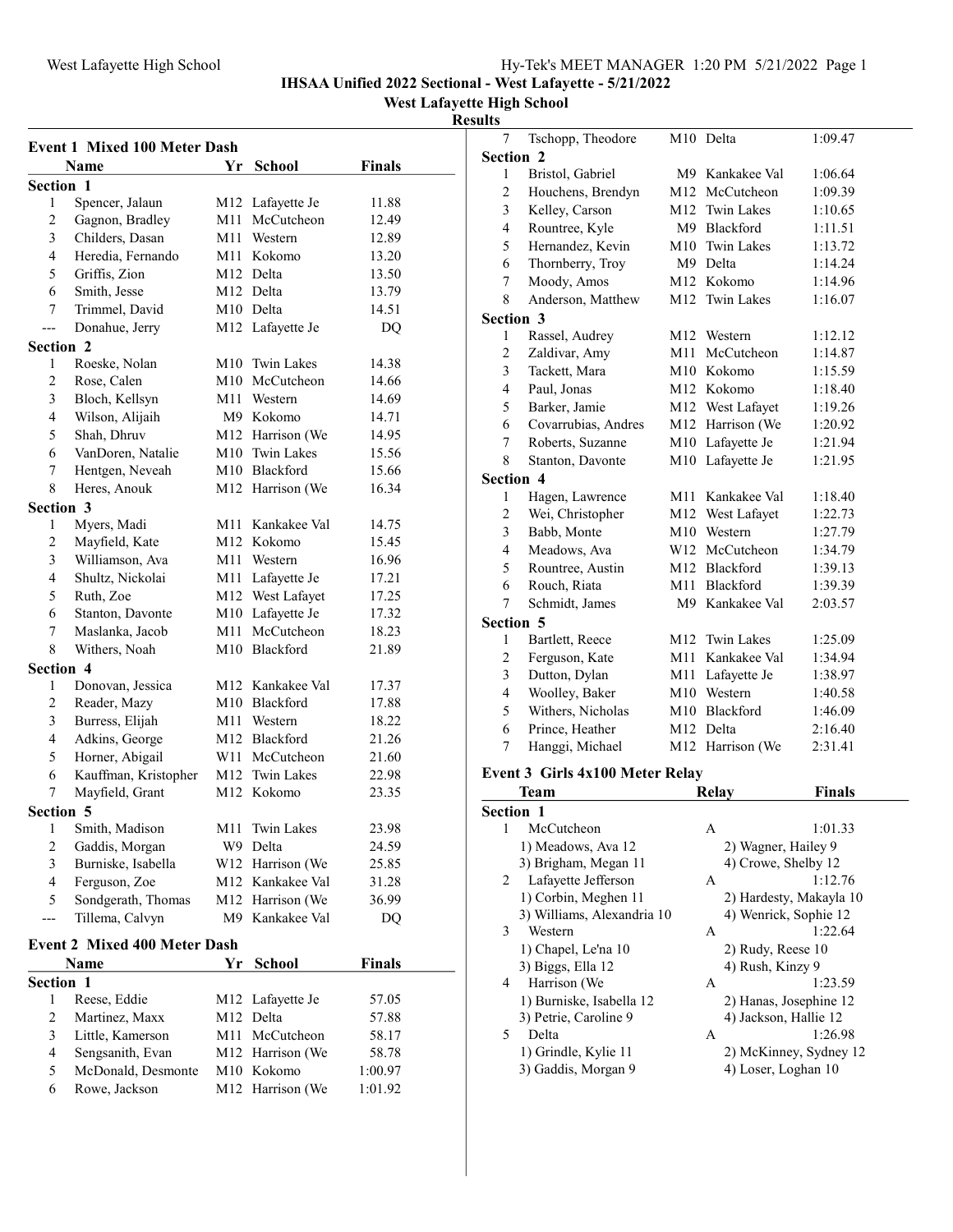IHSAA Unified 2022 Sectional - West Lafayette - 5/21/2022

## West Lafayette High School

#### Results

|           | Section 1  (Event 3 Girls 4x100 Meter Relay)        |     |                                              |                           |
|-----------|-----------------------------------------------------|-----|----------------------------------------------|---------------------------|
|           | Team                                                |     | <b>Relay</b>                                 | Finals                    |
| 6         | Kankakee Valley                                     |     | A                                            | 1:40.87                   |
|           | 1) Kris-Howe, Brandylee 12                          |     |                                              | 2) DeSimini, Annallese 11 |
|           | 3) Galvan, Emma 10                                  |     | 4) Dekock, Keely 11                          |                           |
|           | Kokomo                                              |     | A                                            | DQ                        |
|           | 1) Bales, Destiny 12                                |     | 2) Reed, Harley 11                           |                           |
|           | 3) Swygert, Amariyona 10                            |     | 4) Williams, Lakyn 10                        |                           |
|           |                                                     |     |                                              |                           |
|           | <b>Event 4 Boys 4x100 Meter Relay</b><br>Team       |     | <b>Relay</b>                                 | <b>Finals</b>             |
| Section 1 |                                                     |     |                                              |                           |
| 1         | McCutcheon                                          |     | А                                            | 50.72                     |
|           |                                                     |     |                                              |                           |
|           | 1) Houchens, Brendyn 12                             |     | 2) Spencer, Steven 11                        |                           |
| 2         | 3) Lehr, Jason 12<br>Kokomo                         |     | 4) Gagnon, Bradley 11<br>A                   | 51.53                     |
|           |                                                     |     |                                              |                           |
|           | 1) McColl, Monjavid 9<br>3) McDonald, Desmonte 10   |     | 2) Ibarra, Juan 11                           |                           |
| 3         | Lafayette Jefferson                                 |     | 4) Alvarenga, David 11<br>А                  | 56.62                     |
|           | 1) Kilmer, Jordan 12                                |     |                                              |                           |
|           | 3) Shultz, Nickolai 11                              |     | 2) Penny, Devion 9<br>4) Stevenson, Caleb 12 |                           |
| 4         | Harrison (We                                        |     | А                                            | 1:00.82                   |
|           |                                                     |     |                                              |                           |
|           | 1) Sondgerath, Evan 12<br>3) Covarrubias, Andres 12 |     | 2) Gu, Aaron 11<br>4) Sharp, Charles 12      |                           |
| 5         | Western                                             |     | А                                            | 1:06.25                   |
|           | 1) Raya, Jesse 10                                   |     | 2) Bevington, Coley 9                        |                           |
|           | 3) Shelley, Gage 12                                 |     | 4) Burress, Elijah 11                        |                           |
| 6         | Kankakee Valley                                     |     | A                                            | 1:07.90                   |
|           | 1) Rector, Benjamin 9                               |     | 2) Bristol, Gabriel 9                        |                           |
|           | 3) Tillema, Calvyn 9                                |     | 4) Brown, Chase 12                           |                           |
| 7         | <b>Twin Lakes</b>                                   |     | А                                            | 1:08.11                   |
|           | 1) Asbell, Savannah 12                              |     | 2) Denton, Dakota 10                         |                           |
|           | 3) Diaz-Romero, Diego 10                            |     | 4) Roeske, Nolan 10                          |                           |
| 8         | Blackford                                           |     | A                                            | 1:14.85                   |
|           | 1) Wilson, Charles 12                               |     |                                              |                           |
|           | 3) Wilson, Logan 12                                 |     | 2) Reader, Mazy 10<br>4) Hentgen, Neveah 10  |                           |
|           |                                                     |     |                                              |                           |
|           | <b>Event 5 Mixed Long Jump</b>                      |     |                                              |                           |
|           | Name                                                | Yr  | <b>School</b>                                | Finals                    |
| Flight 1  |                                                     |     |                                              |                           |
| 1         | Spencer, Jalaun                                     | M12 | Lafayette Je                                 | 20-01.50                  |
| 2         | Donahue, Jerry                                      | M12 | Lafayette Je                                 | 18-01.00                  |
| 3         | Sharp, Charles                                      | M12 | Harrison (We                                 | 17-09.75                  |
| 4         | McColl, Monjavid                                    | M9  | Kokomo                                       | 16-10.75                  |
| 5         | Wolf, Parker                                        | M12 | Harrison (We                                 | 16-07.50                  |
| 6         | Little, Kamerson                                    | M11 | McCutcheon                                   | 16-02.25                  |
| 7         | Martinez, Maxx                                      | M12 | Delta                                        | 15-08.00                  |
| Flight    | $\overline{2}$                                      |     |                                              |                           |
| 1         | Kelley, Carson                                      | M12 | Twin Lakes                                   | 14-08.50                  |
| 2         | Childers, Dasan                                     | M11 | Western                                      | 14-06.50                  |
| 3         | Griffis, Levi                                       | M11 | Delta                                        | 14-05.50                  |
| 4         | Smith, Jesse                                        | M12 | Delta                                        | 13-08.25                  |
| 5         | Crowe, Shelby                                       | W12 | McCutcheon                                   | 12-03.00                  |
| 6         | Rountree, Kyle                                      | M9  | Blackford                                    | 10-11.25                  |
| 7         | Misch, Avery                                        | M11 | Kankakee Val                                 | 9-11.25                   |

| Flight 3                |                               |     |                         |               |  |
|-------------------------|-------------------------------|-----|-------------------------|---------------|--|
| 1                       | Sullivan, Lillian             |     | M <sub>11</sub> Western | 13-03.50      |  |
| $\overline{c}$          | Sood, Dishita                 |     | M10 Kokomo              | 10-10.00      |  |
| $\overline{\mathbf{3}}$ | Laughner, Nancy               |     | M9 Kokomo               | 10-08.00      |  |
| $\overline{\mathbf{4}}$ | VanDoren, Natalie             |     | M10 Twin Lakes          | 10-03.00      |  |
| 5                       | Witt, Eleanor                 |     | M12 West Lafayet        | 9-05.00       |  |
| 6                       | Thornberry, Troy              |     | M9 Delta                | 8-08.75       |  |
| 7                       | Santiguida, Briana            |     | W9 Kankakee Val         | 7-04.75       |  |
| Flight 4                |                               |     |                         |               |  |
| 1                       | Howe, Aiden                   |     | M9 Kankakee Val         | 10-03.75      |  |
| $\overline{c}$          | Denton, Dakota                |     | M10 Twin Lakes          | 8-09.50       |  |
| 3                       | Hernandez, Kevin              |     | M10 Twin Lakes          | 8-08.50       |  |
| 4                       | Wagner, Hailey                |     | W9 McCutcheon           | 8-05.00       |  |
| 5                       | Hill, Malachi                 |     | M9 Lafayette Je         | 8-01.00       |  |
| 6                       | Rountree, Austin              |     | M12 Blackford           | 6-07.25       |  |
| 7                       | Moody, Amos                   |     | M12 Kokomo              | 6-04.00       |  |
| Flight 5                |                               |     |                         |               |  |
| 1                       | Hanggi, Michael               |     | M12 Harrison (We        | 8-00.00       |  |
| $\overline{c}$          | Van Ness, Zachary             |     | M9 Western              | 7-02.00       |  |
| 3                       | Dutton, Dylan                 |     | M11 Lafayette Je        | 5-06.50       |  |
| $\overline{4}$          | Martin, Xavier                | M11 | McCutcheon              | 5-06.25       |  |
| 5                       | VanBaren, Mateo               |     | M9 Kankakee Val         | 5-01.50       |  |
| 6                       | Petrie, Caroline              | W9  | Harrison (We            | 2-04.00       |  |
|                         |                               |     |                         |               |  |
|                         | <b>Event 6 Mixed Shot Put</b> |     |                         |               |  |
|                         | Name                          | Yr  | <b>School</b>           | <b>Finals</b> |  |
| Flight 1                |                               |     |                         |               |  |
| 1                       | Buchanan, Javan               |     | M12 Lafayette Je        | 49-04.75      |  |
| $\overline{c}$          | Lehr, Jason                   |     | M12 McCutcheon          | 45-04.50      |  |
| 3                       | Lucas, Jonah                  |     | M12 Harrison (We        | 41-09.50      |  |
| $\overline{4}$          | Hill, Titus                   |     | M12 Delta               | 39-11.50      |  |
| 5                       | Denham, Ryan                  |     | M11 McCutcheon          | 39-03.25      |  |
| 6                       | Neuhauser, tyler              |     | M11 Kokomo              | 38-07.50      |  |
| 7                       | Diaz-Romero, Diego            |     | M10 Twin Lakes          | 36-06.25      |  |
| 8                       | Dezelich, Mirko               | M11 | Kankakee Val            | 36-03.50      |  |
| Flight 2                |                               |     |                         |               |  |
| 1                       | Bartlett, Reece               | M12 | <b>Twin Lakes</b>       | 32-02.00      |  |
| $\overline{2}$          | Graves, Chad                  | M12 | Western                 | 30-09.00      |  |
| 3                       | Kilmer, Jordan                | M12 | Lafayette Je            | 25-02.00      |  |
| 4                       | smith, Gianna                 | M9  | Kokomo                  | 24-05.00      |  |
| 5                       | Maslanka, Jacob               | M11 | McCutcheon              | 23-06.00      |  |
| 5                       | Graves, Katherine             | M10 | Lafayette Je            | 23-06.00      |  |
| Flight 3                |                               |     |                         |               |  |
| 1                       | Grinnage, Alex                |     | M12 West Lafayet        | 23-00.50      |  |
| $\overline{c}$          | Wagner, Megan                 | M12 | McCutcheon              | 23-00.00      |  |
| $\overline{\mathbf{3}}$ | Anderson, Matthew             | M12 | Twin Lakes              | 22-07.50      |  |
| $\overline{\mathbf{4}}$ | Friar, Stephen                | M11 | Kokomo                  | 21-09.50      |  |
| 5                       | Jaimez, Matea                 | M12 | Harrison (We            | 21-04.50      |  |
| 6                       | Wood, Bailey                  | M12 | Delta                   | 21-03.50      |  |
| 7                       | Rouch, Riata                  | M11 | Blackford               | 18-00.50      |  |
| Flight                  | $\overline{\mathbf{4}}$       |     |                         |               |  |
| 1                       | Wei, Christopher              | M12 | West Lafayet            | 19-01.00      |  |
| $\overline{c}$          | Hildman, Dakota               | M9  | Kokomo                  | 19-00.50      |  |
| $\overline{\mathbf{3}}$ | Nazimek, Hanna                | M12 | Kankakee Val            | 16-06.00      |  |
| $\overline{\mathbf{4}}$ | Newman, Jordan                | M10 | Lafayette Je            | 16-05.00      |  |
|                         |                               |     |                         |               |  |